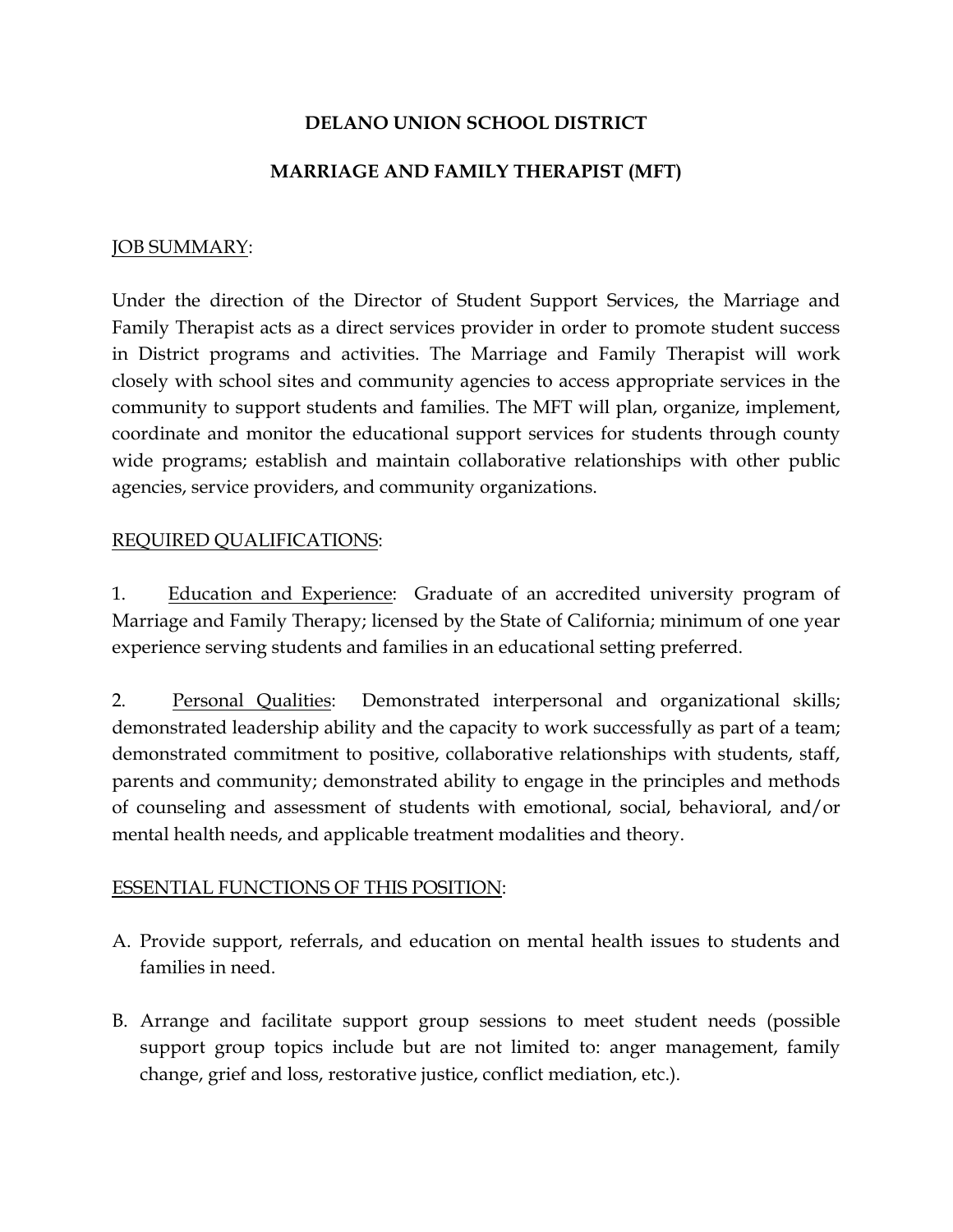- C. Monitor and prepare reports relating to the progress of the students served.
- D. Meet individually with students referred by District or school site personnel.
- E. Collaborate with other staff in relation to planning immediate and/or long-term interventions with students and their families.
- F. Collaborate with the Director of Student Support Services or designee to monitor truancy or behavior trends.
- G. Provide both initial and ongoing assessments of students with identified needs, including assessing the seriousness and immediacy of those needs.
- H. Identify and assist students in addressing obstacles to success, identifying strategies to help overcome those challenges.
- I. Maintain appropriate confidentiality of student information, records, and counseling sessions, communicating with parents as needed consistent with District policy.
- J. Disseminate program-related information as required.
- K. Participate as a member of District/school safety committees.
- L. Serve as liaison with public agencies and community including but not limited to Child Guidance, Child Protective Services, etc.).
- M. Perform other duties as assigned.

Incorporated within one or more of the previously mentioned essential functions of this job description are the following essential physical requirements. Place the applicable number from the chart below that best indicates what percentage of time is spent on each of the following essential physical requirements. The categories refer to the overall requirements on an annual basis:

- 1. Seldom = Less than  $25\%$  3. Often =  $51.75$
- 
- 2. Occasional =  $25 50\%$  4. Very Frequent =  $76\%$  & above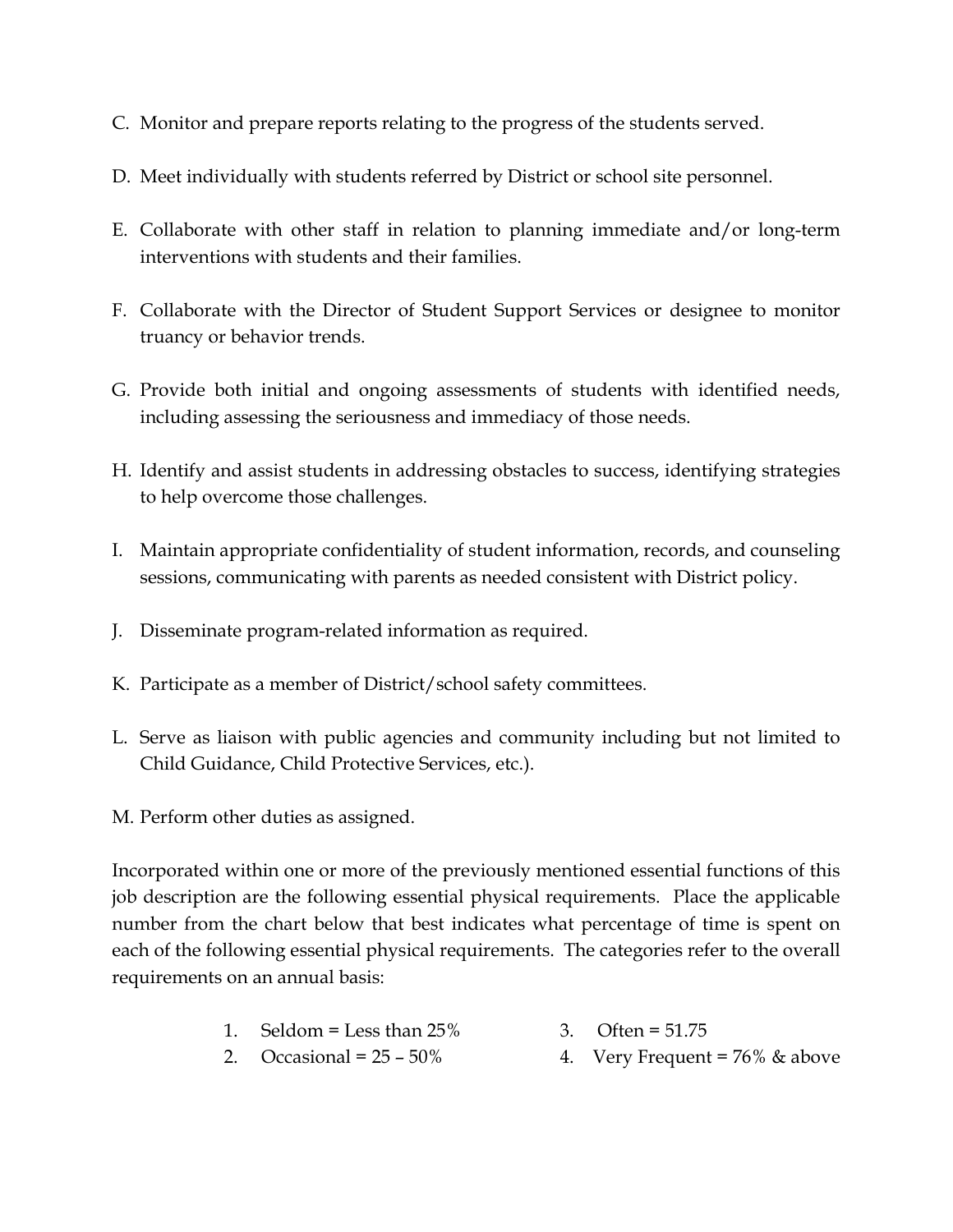- $\frac{3}{2}$  a. Ability to work at a desk, conference table or in meetings of various configurations.
- 3 b. Ability to stand and circulate for extended periods of time.
- 2 c. Ability to see for purposes of reading laws and codes, rules and policies and other printed matter and observing students.
- 3 d. Ability to hear and understand speech at normal levels.
- 3 e. Ability to communicate so others will be able to clearly understand a normal conversation.
- 2 f. Ability to bend and twist, stoop and kneel, crawl, push, pull.
- 1 g. Ability to lift 50 lbs.
- 1 h. Ability to carry 50 lbs.
- 2 i. Ability to reach in all directions.

### OTHER RELATED FUNCTIONS OF THIS POSITION:

- 1. Participates in meetings, trainings and other collaborative forums involving administration, school psychologists, school nurses, paraprofessionals, and other District staff.
- 2. Gives, understands, and carries out oral and written directions; works effectively in challenging situations and in changing conditions.
- 3. Effectively operates the student information computer software.
- 4. Prioritizes and schedules work.
- 5. Maintains and establishes appropriate confidentiality of materials.
- 6. Meets timelines and schedules.